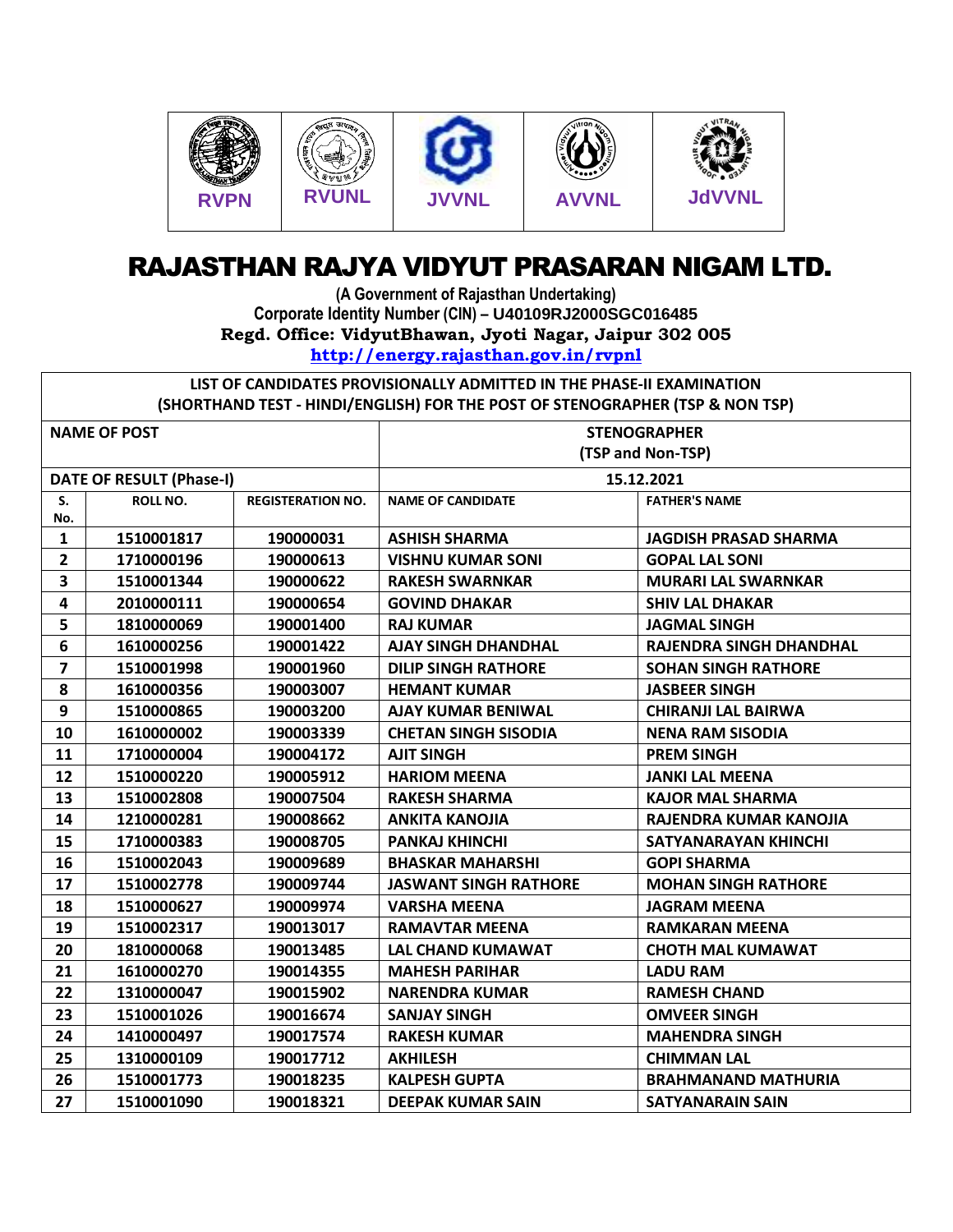| 28 | 1510001539 | 190018707 | <b>ARVIND MITHARWAL</b>           | <b>RAMJILAL</b>                   |
|----|------------|-----------|-----------------------------------|-----------------------------------|
| 29 | 1510000054 | 190019816 | <b>ARVINDER SINGH</b>             | <b>ROHITASHAVA SINGH BHAKER</b>   |
| 30 | 1510000691 | 190019889 | <b>MANGAL CHAND MEENA</b>         | <b>BADRI NARAIN MEENA</b>         |
| 31 | 1510001009 | 190021885 | <b>ASHISH BAIRWA</b>              | <b>RAM DAYAL BAIRWA</b>           |
| 32 | 1310000022 | 190021912 | <b>MOHAN LAL</b>                  | <b>MAHENDRA SINGH</b>             |
| 33 | 1510001305 | 190022852 | <b>MAN MOHAN SHARMA</b>           | <b>SHRI RAM SHARMA</b>            |
| 34 | 1410000654 | 190023615 | <b>GOVIND PRASAD OJHA</b>         | <b>CHHAGAN LAL OJHA</b>           |
| 35 | 1410000566 | 190024081 | <b>MANISHA PRAJAPAT</b>           | <b>KHETA RAM</b>                  |
| 36 | 1510001782 | 190024571 | <b>SARANSH SHARMA</b>             | <b>MADHU SUDAN SHARMA</b>         |
| 37 | 1510001562 | 190025883 | <b>PAWAN KUMAR SAINI</b>          | <b>RAMDEV SAINI</b>               |
| 38 | 2010000067 | 190027003 | <b>VINMRA JOSHI</b>               | <b>YOGESH JOSHI</b>               |
| 39 | 1210000171 | 190028762 | <b>SATYA PRASAN SINGH RATHORE</b> | <b>ANAND SINGH RATHORE</b>        |
| 40 | 2010000114 | 190028943 | <b>DEEPAK PATIDAR</b>             | <b>SOHAN LAL PATIDAR</b>          |
| 41 | 1510000229 | 190029038 | <b>PRASHANT SAXENA</b>            | <b>HARISH CHANDRA SAXENA</b>      |
| 42 | 1510001659 | 190030720 | <b>RAM PRAKASH MEENA</b>          | <b>DEVILAL MEENA</b>              |
| 43 | 1510001035 | 190031612 | <b>JITENDRA MUNDOTIYA</b>         | <b>BANSHI DHAR MUNDOTIYA</b>      |
| 44 | 1510002840 | 190033887 | <b>KULDEEP VERMA</b>              | <b>KAJOD MAL VERMA</b>            |
| 45 | 1510000847 | 190035541 | <b>BIRBAL MEENA</b>               | <b>MADAN LAL MEENA</b>            |
| 46 | 1210000145 | 190035939 | <b>MONIKA LILANI</b>              | <b>MOHAN DAS LILANI</b>           |
| 47 | 1510002806 | 190036810 | <b>ARVIND CHAWALA</b>             | <b>GANPAT CHAWALA</b>             |
| 48 | 1510000850 | 190037166 | <b>SUCHI</b>                      | <b>RAMNIWAS</b>                   |
| 49 | 1510001546 | 190038031 | <b>SHUBHENDRA KUMAR ATAL</b>      | <b>SONI LAL ATAL</b>              |
| 50 | 1510001543 | 190038876 | <b>VIVEK KUMAR DUBE</b>           | SUSHIL KUMAR SHARMA               |
| 51 | 1510002544 | 190038913 | <b>ANIRUDH KUMAR MEENA</b>        | <b>BHOOR SINGH MEENA</b>          |
| 52 | 1510001641 | 190039628 | <b>MAHESH SINGH</b>               | <b>LAXMAN SINGH</b>               |
| 53 | 1510002723 | 190039695 | <b>AMIT SHARMA</b>                | <b>SATISH CHAND SHARMA</b>        |
| 54 | 1910000016 | 190040490 | <b>SANGEETA</b>                   | <b>VIDYADHAR SINGH</b>            |
| 55 | 1510001746 | 190041704 | <b>HUKAM SINGH MEENA</b>          | <b>JEEVAN RAM MEENA</b>           |
| 56 | 2010000009 | 190043433 | <b>VIPIN PATIDAR</b>              | <b>RAMSHANKER PATIDAR</b>         |
| 57 | 1410000257 | 190047858 | <b>JYOTI JEENGAR</b>              | <b>PRAHLAD JEENGAR</b>            |
| 58 | 1610000723 | 190048744 | <b>AKHILESH SHARMA</b>            | <b>SURESH SHARMA</b>              |
| 59 | 1310000102 | 190049245 | <b>JITENDRA SINGH</b>             | <b>GANGA RAM</b>                  |
| 60 | 1510000114 | 190052462 | <b>NARSI LAL KUMAWAT</b>          | <b>MALU RAM KUMAWAT</b>           |
| 61 | 1510000581 | 190053720 | <b>KARISHMA BRIJ</b>              | <b>BRIJ MOHAN BRIJ</b>            |
| 62 | 2010000200 | 190054476 | <b>RAHUL PATIDAR</b>              | <b>PUSKAR PATIDAR</b>             |
| 63 | 1210000252 | 190054653 | <b>SHALU CHOUDHARY</b>            | <b>DEVENDRA CHOUDHARY</b>         |
| 64 | 1510002139 | 190056289 | <b>MAHENDRA SINGH SHEKHAWAT</b>   | <b>RAM KUNWAR SINGH SHEKHAWAT</b> |
| 65 | 1510000509 | 190056856 | <b>KESHAV RAM MEENA</b>           | <b>RAMJI LAL MEENA</b>            |
| 66 | 1510001212 | 190057599 | <b>GYAN CHAND BURDAK</b>          | <b>SAGAR MAL BURDAK</b>           |
| 67 | 1510000006 | 190058108 | <b>HARIOM SHARMA</b>              | <b>RAM KISHOR SHARMA</b>          |
| 68 | 2010000002 | 190062778 | <b>BHARAT PUROHIT</b>             | <b>HANJARI RAM</b>                |
| 69 | 1210000243 | 190063030 | <b>BHARAT JAISWAL</b>             | <b>BANWARI LAL JAISWAL</b>        |
| 70 | 1510001534 | 190063516 | <b>MUKESH BARUPAL</b>             | <b>RAM SWARUP</b>                 |
| 71 | 1610000344 | 190063603 | <b>MADAN SINGH</b>                | <b>CHAIN SINGH</b>                |
| 72 | 1510000964 | 190064144 | <b>JUGAL KISHOR PRAJAPAT</b>      | <b>MAHAROOP PRAJAPAT</b>          |
| 73 | 1310000346 | 190064758 | <b>ARUN SINGH</b>                 | <b>INDRAJEET SINGH</b>            |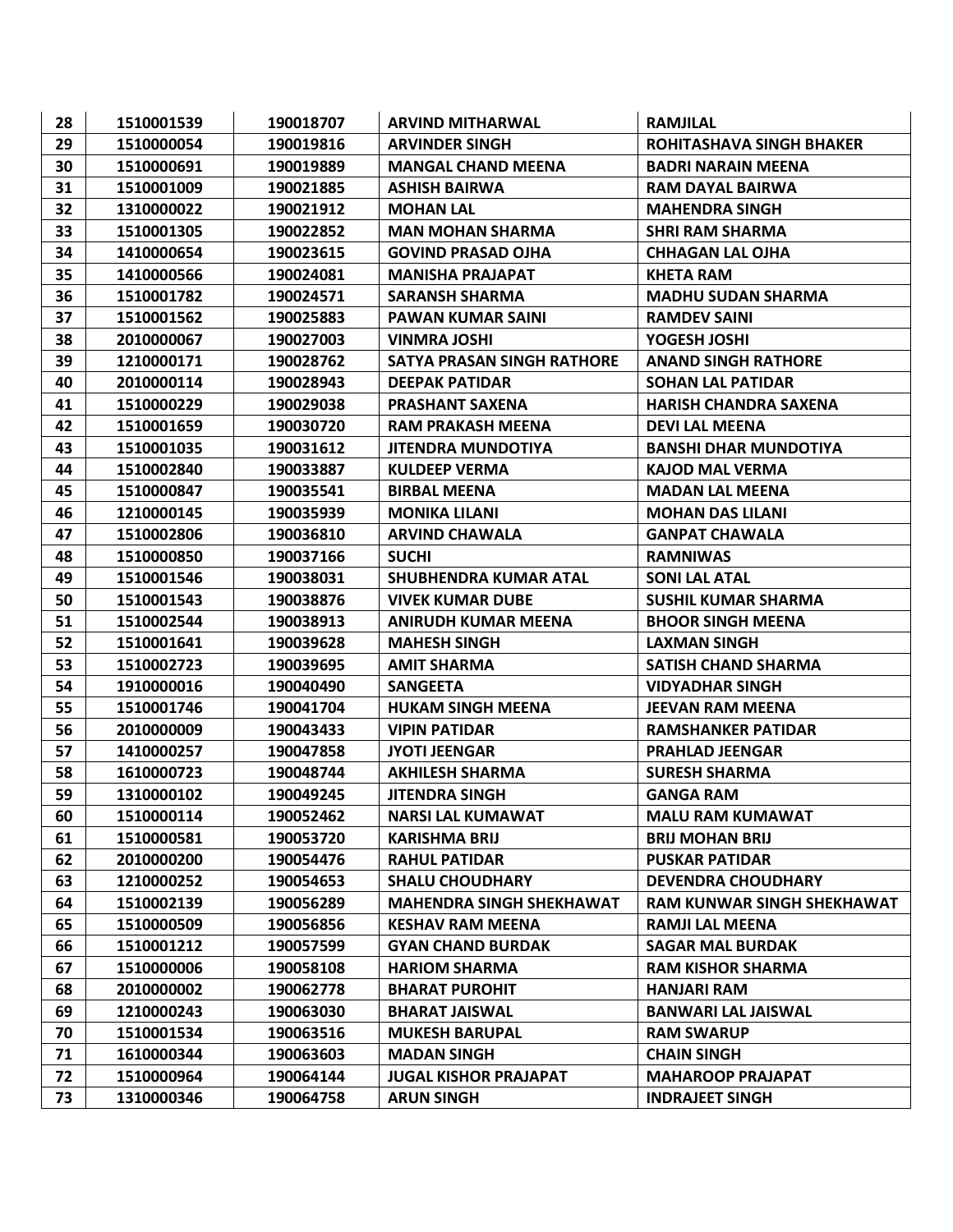| 74  | 1410000278 | 190067830 | <b>BHIM SAIN</b>                | <b>DULI CHAND</b>            |
|-----|------------|-----------|---------------------------------|------------------------------|
| 75  | 1510000782 | 190068750 | <b>MANOJ KUMAR JANGID</b>       | <b>BABU LAL JANGID</b>       |
| 76  | 1610000491 | 190069204 | <b>KESHAV AGRAWAL</b>           | <b>RAMLAL AGRAWAL</b>        |
| 77  | 1210000110 | 190070645 | <b>NAVEEN KUMAR</b>             | <b>MANGAL DEV</b>            |
| 78  | 1510000213 | 190071431 | <b>DEEPAK SONI</b>              | <b>SATYANARAYAN</b>          |
| 79  | 1410000186 | 190071495 | <b>RAKESH KUMAR BAZAD</b>       | <b>SHARWAN KUMAR BAZAD</b>   |
| 80  | 1510000654 | 190072279 | <b>RAHUL JEET SINGH</b>         | <b>ARAM SINGH</b>            |
| 81  | 1610000633 | 190072984 | <b>VIJAY JANGID</b>             | <b>MADAN LAL JANGID</b>      |
| 82  | 1510001056 | 190073657 | <b>GOVIND KUMAR</b>             | <b>PRAMOD KUMAR</b>          |
| 83  | 1510001791 | 190074370 | <b>RAMBABU</b>                  | <b>SOHANLAL</b>              |
| 84  | 1510001314 | 190078570 | <b>BHAWANI SHANKAR SAINI</b>    | <b>MOHAN LAL SAINI</b>       |
| 85  | 1610000410 | 190079772 | <b>LALA RAM</b>                 | <b>KALLA RAM MALI</b>        |
| 86  | 1510001414 | 190080027 | RAHUL KUMAR BANSHIWAL           | <b>HANUMAN BANSHIWAL</b>     |
| 87  | 1310000059 | 190080038 | <b>KAVISH MEENA</b>             | <b>JAGDEESH MEENA</b>        |
| 88  | 1710000177 | 190081793 | <b>KISHAN LAL LODHA</b>         | <b>GHANSHYAM LODHA</b>       |
| 89  | 1810000209 | 190085031 | <b>PRAKASH KUMAR</b>            | <b>MAKKHAN LAL</b>           |
| 90  | 1710000039 | 190088503 | <b>PIYUSH GOCHAR</b>            | <b>RAM SWAROOP</b>           |
| 91  | 1510000828 | 190090151 | <b>DESH RAJ MEENA</b>           | <b>HARI RAM MEENA</b>        |
| 92  | 1510001448 | 190090298 | <b>SHUBHAM SEPAT</b>            | <b>CHAINA RAM SEPAT</b>      |
| 93  | 1510001701 | 190090448 | <b>BHAVANI SINGH MEENA</b>      | <b>CHETRAM MEENA</b>         |
| 94  | 1510001161 | 190090687 | <b>AJAY KUMAR MEENA</b>         | LALA RAM MEENA               |
| 95  | 1610000241 | 190094104 | <b>RAJ SINGH</b>                | <b>SHYO RAM SINGH GURJAR</b> |
| 96  | 1410000305 | 190094771 | <b>SHAILENDER SINGH</b>         | <b>BHAWANI SINGH</b>         |
| 97  | 1510000954 | 190094942 | <b>BHAGWAN RAM JATIYA</b>       | <b>HEERA RAM</b>             |
| 98  | 1510001650 | 190095734 | <b>RAKESH MEENA</b>             | <b>RAMDEV MEENA</b>          |
| 99  | 1610000260 | 190097672 | <b>HANUMANA RAM THALOR</b>      | <b>RIDMAL RAM THALOR</b>     |
| 100 | 4210000171 | 190097967 | <b>HIMANSHU NANDWANIA</b>       | <b>BL NANDWANIA</b>          |
| 101 | 1210000011 | 190098166 | <b>SAVITA</b>                   | <b>MOURSINGH</b>             |
| 102 | 1510000003 | 190099056 | <b>SHYAM SHARMA</b>             | <b>SURENDRA KUMAR</b>        |
| 103 | 1510003206 | 190099781 | <b>MALKESH MEENA</b>            | <b>GIRRAJ PRASAD MEENA</b>   |
| 104 | 1410000001 |           |                                 |                              |
|     |            | 190102823 | <b>MANOHAR LAL</b>              | <b>BHAIRA RAM</b>            |
| 105 | 1510002820 | 190103051 | <b>BARKHA BAIRWA</b>            | POORAN MAL BAIRWA            |
| 106 | 1510002592 | 190104476 | <b>VISHVENDRA SINGH CHAUHAN</b> | <b>MAGAN SINGH CHAUHAN</b>   |
| 107 | 2010000093 | 190106062 | <b>RAM KUMAR CHOUDHARY</b>      | <b>BABU LAL CHOUDHARY</b>    |
| 108 | 1510000130 | 190106297 | <b>BABLESH MEENA</b>            | <b>KAILASH CHAND MEENA</b>   |
| 109 | 2010000075 | 190110054 | <b>KUNAL BHATT</b>              | <b>JITENDRA BHATT</b>        |
| 110 | 1510001552 | 190111003 | POOJA MEENA                     | <b>HAR SAHAI MEENA</b>       |
| 111 | 1410000034 | 190114176 | <b>RAVINDER KUMAR SWAMI</b>     | <b>KANHA RAM SWAMI</b>       |
| 112 | 1510001822 | 190115881 | <b>DEVENDRA SINGH</b>           | <b>NARENDRA SINGH</b>        |
| 113 | 1410000149 | 190117552 | <b>JASWANT</b>                  | <b>HANSRAJ VERMA</b>         |
| 114 | 1310000136 | 190118454 | <b>GAURAV TIWARI</b>            | RAJENDRA KUMAR TIWARI        |
| 115 | 1310000001 | 190119038 | <b>RAJKUMARI</b>                | <b>CHHUTTAN LAL</b>          |
| 116 | 4210000033 | 190121539 | <b>SANJU SANKHLA</b>            | <b>SHANKAR LAL SANKHLA</b>   |
| 117 | 1510002296 | 190121593 | <b>SAGAR DULARA</b>             | DAYARAM DULARA               |
| 118 | 1510000005 | 190122765 | <b>BHAGVAN VIJAY</b>            | <b>BHANWAR VIJAY</b>         |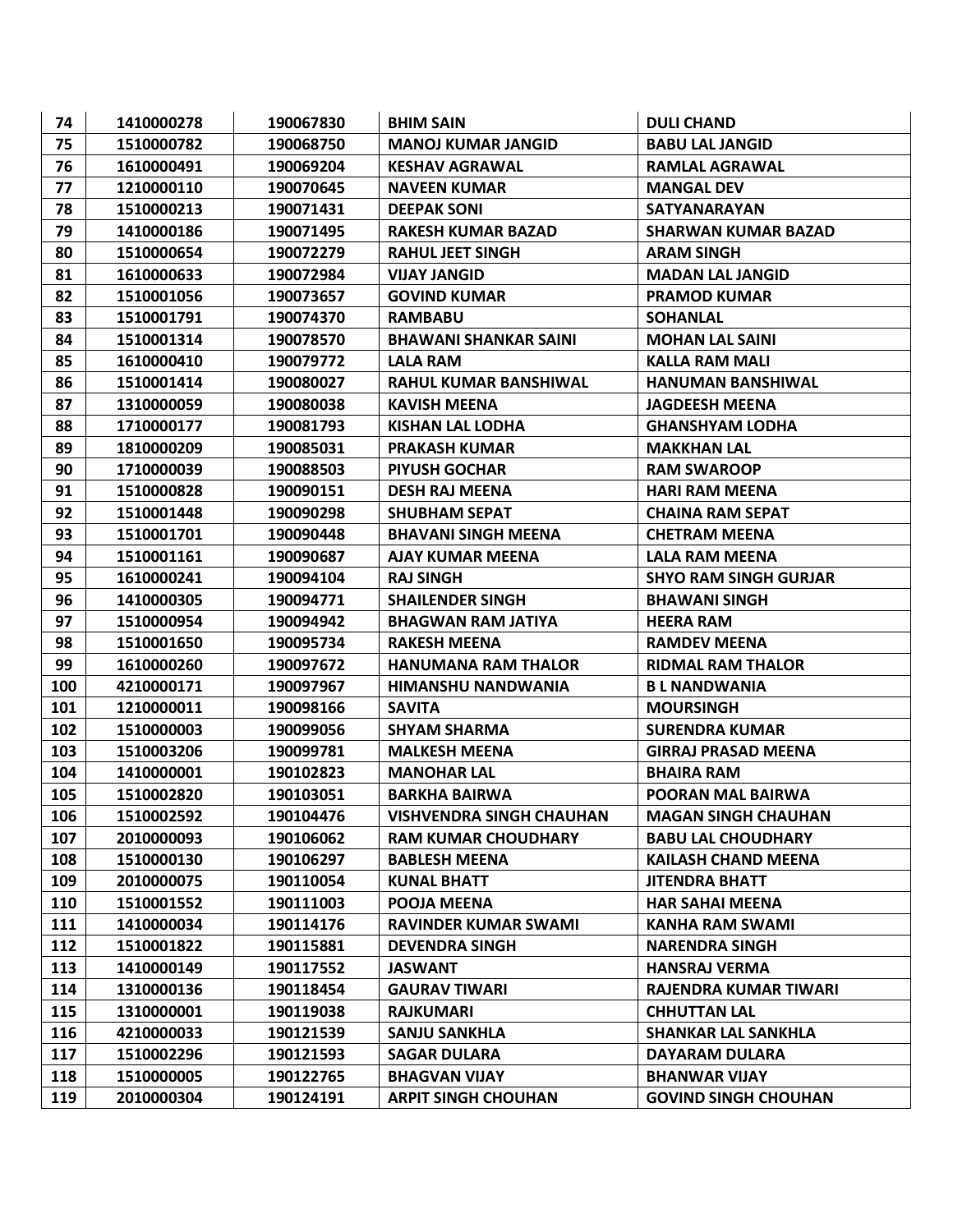| 120 | 1310000341 | 190124331 | <b>JYOTI KOLI</b>             | <b>OMPRAKASH</b>             |
|-----|------------|-----------|-------------------------------|------------------------------|
| 121 | 1510000653 | 190125816 | <b>PRIYANKA MEENA</b>         | <b>RAMCHANDER MEENA</b>      |
| 122 | 1410000651 | 190127640 | <b>PRITHVI SINGH RATHORE</b>  | <b>VIJAY SINGH RATHORE</b>   |
| 123 | 1210000324 | 190128415 | <b>BHANUPRATAP</b>            | <b>MOOLDEV BHANU</b>         |
| 124 | 2010000353 | 190137106 | <b>ANMOL UPADHYAY</b>         | <b>UPENDRA UPADHYAY</b>      |
| 125 | 1810000036 | 190137237 | <b>NAHAR SINGH</b>            | <b>BAJARANG SINGH</b>        |
| 126 | 1510001529 | 190137992 | <b>SATYENDRA CHOUDHARY</b>    | <b>SITA RAM JAT</b>          |
| 127 | 1510003024 | 190139594 | <b>MANISH SHARMA</b>          | <b>RAM GOPAL SHARMA</b>      |
| 128 | 1610000106 | 190140366 | <b>JITENDRA SINGH</b>         | <b>MANGAL SINGH</b>          |
| 129 | 1810000246 | 190141878 | JANMENDRA SINGH               | <b>JAGDISH RANWA</b>         |
| 130 | 1510003197 | 190156472 | <b>PAWAN SINGH VIDHUDI</b>    | <b>SURJAN SINGH GURJAR</b>   |
| 131 | 1710000005 | 190157020 | <b>HARIRAM MEENA</b>          | <b>GULAB CHAND MEENA</b>     |
| 132 | 1810000001 | 190158812 | <b>NAVEEN SAHARAN</b>         | <b>RAMESHWAR LAL SAHARAN</b> |
| 133 | 1510000792 | 190159310 | JOGENDRA KUMAR VERMA          | <b>DEVI DAYAL BUNKER</b>     |
| 134 | 1510000398 | 190160946 | PRADHAN SINGH MEENA           | <b>HEERA LAL MEENA</b>       |
| 135 | 2010000006 | 190161947 | <b>GAGAN GOYAL</b>            | <b>VIRESH KUMAR GOYAL</b>    |
| 136 | 1710000001 | 190162717 | <b>CHANCHAL MEENA</b>         | <b>BHEEMRAJ MEENA</b>        |
| 137 | 1710000173 | 190162787 | <b>JAIPRAKASH MEENA</b>       | <b>PARMANAND MEENA</b>       |
| 138 | 1510000149 | 190164136 | <b>MANOJ SWAMI</b>            | <b>GOPAL SWAMI</b>           |
| 139 | 1510000293 | 190164239 | <b>LOKESH MEENA</b>           | <b>BATTI LAL MEENA</b>       |
| 140 | 1510002859 | 190166107 | <b>RATAN KUMAR MEENA</b>      | <b>NARAYAN LAL MEENA</b>     |
| 141 | 1510002879 | 190166541 | <b>PAWAN KUMAR MEENA</b>      | <b>SATISH CHAND MEENA</b>    |
| 142 | 1510002595 | 190166740 | <b>MANISH KHOWAL</b>          | <b>KISHAN LAL KHOWAL</b>     |
| 143 | 1510001664 | 190167797 | <b>JITENDRA KUMAR SAXENA</b>  | <b>SURENDRA KUMAR SAXENA</b> |
| 144 | 1510002482 | 190168606 | <b>BHANU TOGRA</b>            | <b>KISHAN LAL CHOUDHARY</b>  |
| 145 | 1610000544 | 190168743 | <b>SAMUNDRA SINGH RATHORE</b> | <b>AS RATHORE</b>            |
| 146 | 1510000439 | 190171670 | <b>RAJENDRA SINGH</b>         | <b>NEMI SINGH SHEKHAWAT</b>  |
| 147 | 1410000315 | 190172822 | <b>SARBJEET SINGH</b>         | <b>JASWANT SINGH</b>         |
| 148 | 1410000493 | 190174195 | <b>SANDEEP SINGH</b>          | <b>PARAMJEET SINGH</b>       |
| 149 | 1310000336 | 190174654 | <b>YOGESH</b>                 | <b>SURESH CHAND</b>          |
| 150 | 1510001159 | 190175462 | <b>RAHUL KHANAGWAL</b>        | <b>MOHAN LAL KHANAGWAL</b>   |
| 151 | 1410000423 | 190177920 | <b>VIKASH SHARMA</b>          | <b>MOHAN LAL SHARMA</b>      |
| 152 | 1510001325 | 190178189 | <b>VICKY HALDUNTA</b>         | <b>SANTRAM</b>               |
| 153 | 1410000347 | 190178443 | POOJA NAYAK                   | <b>SUKH LAL NAYAK</b>        |
| 154 | 1610000247 | 190178559 | <b>THANMAL SONGRA</b>         | RAMESHWAR LAL SONGRA         |
| 155 | 1510001181 | 190179606 | <b>AJAY YADAV</b>             | <b>HANUMAN SINGH YADAV</b>   |
| 156 | 1510001870 | 190182657 | <b>BHARAT SWAMI</b>           | <b>PREMDAS SWAMI</b>         |
| 157 | 1510002979 | 190183034 | <b>VIJENDRA SAINI</b>         | <b>ROSHAN LAL SAINI</b>      |
| 158 | 4210000020 | 190183044 | <b>RACHANA</b>                | <b>HANS RAJ</b>              |
| 159 | 1510001012 | 190183348 | <b>AJAY KUMAR RAO</b>         | <b>KANJI RAO</b>             |
| 160 | 2010000309 | 190183380 | <b>SUNIL SALVI</b>            | <b>SURESH CHANDRA SALVI</b>  |
| 161 | 1510000405 | 190188748 | PINKI CHAWLA                  | RAMESH KUMAR CHAWLA          |
| 162 | 1510001788 | 190190708 | <b>ANIL KUMAR VERMA</b>       | <b>BABU LAL VERMA</b>        |
| 163 | 1610000321 | 190192195 | YOGENDRA SINGH GODARA         | <b>OM PRAKASH</b>            |
| 164 | 1510001220 | 190193186 | <b>JYOTI SAHU</b>             | <b>PURUSHOTTAM SAHU</b>      |
| 165 | 2010000317 | 190194017 | RAVINDRA SINGH CHUNDAWAT      | <b>KARAN SINGH CHUNDAWAT</b> |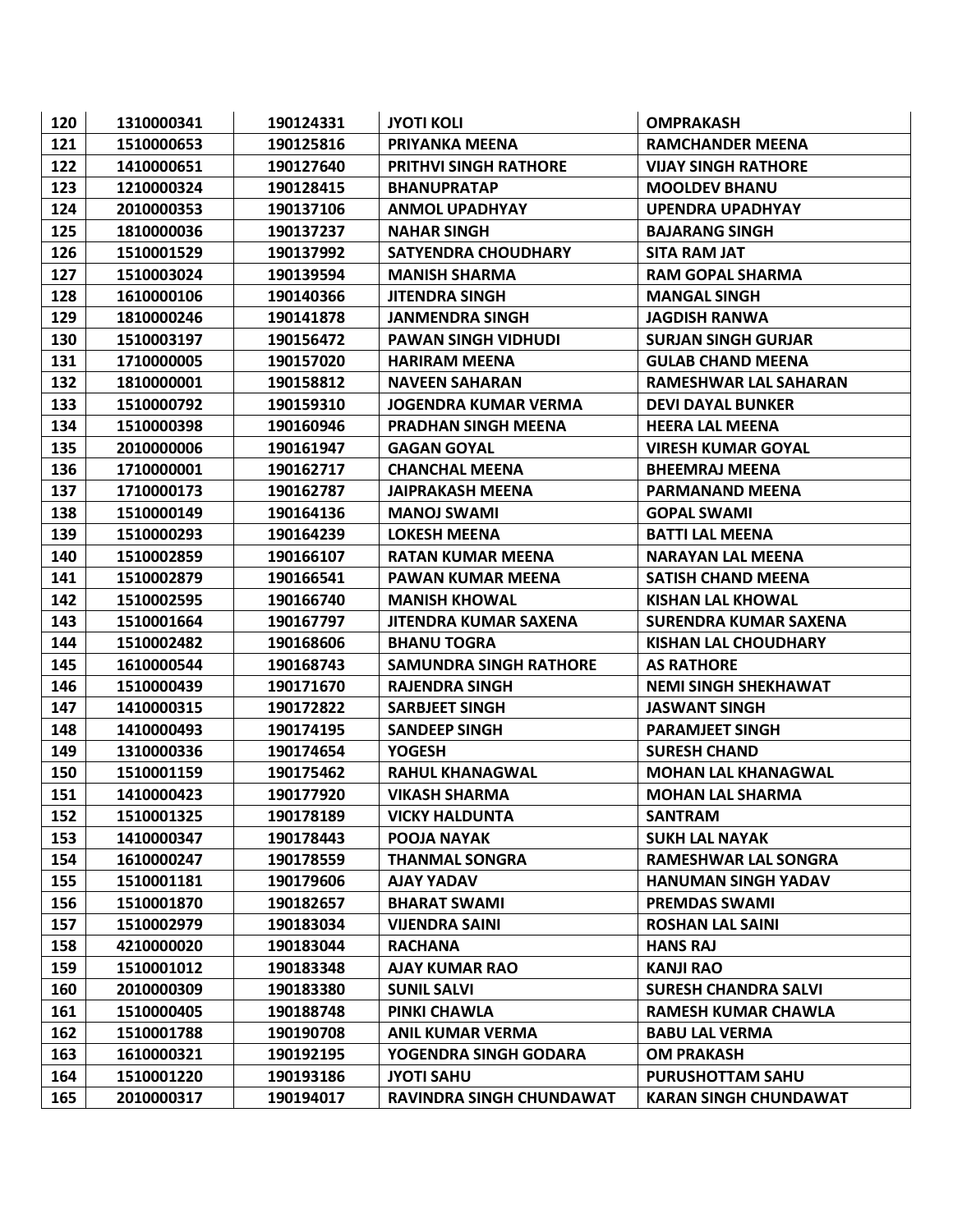| 166 | 1510002391 | 190196254 | <b>CHETAN SINGH KARANAWAT</b>    | SARDAR SINGH KARANAWAT       |
|-----|------------|-----------|----------------------------------|------------------------------|
| 167 | 1210000062 | 190196823 | <b>KRISHNA KUMAR BHATT</b>       | <b>LAXMI NARAYAN BHATT</b>   |
| 168 | 1610000592 | 190196982 | <b>RAJENDRA CHOUDHARY</b>        | <b>RAMU RAM</b>              |
| 169 | 1510001719 | 190197934 | <b>ABHAY VYAS</b>                | <b>OM PRAKASH VYAS</b>       |
| 170 | 1510001651 | 190198575 | <b>NAVEEN VAIDH</b>              | PREM CHAND VAIDH             |
| 171 | 1810000105 | 190201111 | <b>SUNIL KUMAR</b>               | <b>NAND LAL</b>              |
| 172 | 1610000001 | 190201257 | <b>SHRAWAN KUMAR</b>             | <b>KARNA RAM</b>             |
| 173 | 2010000081 | 190201997 | <b>RAKESH RAWAL</b>              | <b>BABU LAL RAWAL</b>        |
| 174 | 2010000154 | 190202188 | <b>SHAILASH KUMAR RAWAL</b>      | <b>SHANKAR LAL RAWAL</b>     |
| 175 | 1510000622 | 190203619 | SOURABH SINGH RAJAWAT            | <b>PRITHVI RAJ SINGH</b>     |
| 176 | 1410000127 | 190204635 | YOGESH KUMAR                     | <b>SULTAN SINGH</b>          |
| 177 | 1510002108 | 190205206 | <b>SANJU DEVI KALER</b>          | <b>RAMSWAROOP KALER</b>      |
| 178 | 1510000390 | 190205249 | <b>ASHARAM MEENA</b>             | <b>PUKHARAJ</b>              |
| 179 | 1510002656 | 190205792 | <b>ANKUSH MEENA</b>              | <b>HANSRAJ MEENA</b>         |
| 180 | 1510002136 | 190206019 | <b>DIVYANSHU PATIDAR</b>         | <b>ANOOP KUMAR PATIDAR</b>   |
| 181 | 1510002436 | 190207011 | <b>NARENDRA SINGH SHEKHAWAT</b>  | <b>RATAN SINGH SHEKHAWAT</b> |
| 182 | 1210000018 | 190208262 | <b>JASWANT SINGH</b>             | <b>KALYAN SINGH</b>          |
| 183 | 1510000853 | 190208518 | <b>BHASKAR SHARMA</b>            | <b>SAGARMAL SHARMA</b>       |
| 184 | 1510002135 | 190209372 | <b>RAVI KUMAR MEENA</b>          | <b>RAMPHOOL MEENA</b>        |
| 185 | 1310000157 | 190209415 | <b>RAJVEER SINGH</b>             | <b>MAHAVEER SINGH</b>        |
| 186 | 1310000270 | 190209507 | <b>SUNIL YADAV</b>               | <b>LALA RAM YADAV</b>        |
| 187 | 1310000241 | 190209933 | <b>NITIN KUMAR</b>               | <b>VIDHYA BHUSHAN</b>        |
| 188 | 1310000291 | 190210025 | <b>DHARA SINGH SOLANKI</b>       | <b>RAMPAL SOLANKI</b>        |
| 189 | 1510001332 | 190210859 | <b>LAL SINGH</b>                 | <b>BADAN SINGH</b>           |
| 190 | 1710000375 | 190212371 | <b>SUNEEL KUMAR</b>              | LEKHA RAJ SINGH              |
| 191 | 1410000434 | 190212658 | <b>VIJENDRA SINGH</b>            | <b>BANWARI LAL</b>           |
| 192 | 2010000306 | 190213205 | <b>MAYURI TRIVEDI</b>            | NARENDRA KUMAR TRIVEDI       |
| 193 | 1510000768 | 190214849 | <b>NARPAT SINGH</b>              | <b>MAHAVIR SINGH</b>         |
| 194 | 1510001918 | 190215253 | <b>ATUL SHARMA</b>               | <b>KAILASH KUMAR SHARMA</b>  |
| 195 | 2010000294 | 190215371 | <b>CHANDRAVEER SINGH RATHORE</b> | <b>MADHAV SINGH RATHORE</b>  |
| 196 | 2010000374 | 190215881 | <b>MANOJ CHOUDHARY</b>           | <b>MITTHA LAL CHOUDHARY</b>  |
| 197 | 1510001741 | 190217264 | <b>NEHA INDORIYA</b>             | <b>RAM DAYAL INDORIYA</b>    |
| 198 | 1410000015 | 190217999 | <b>KHUSHIRAM GAHLOT</b>          | <b>BABU LAL GAHLOT</b>       |
| 199 | 1410000275 | 190218619 | <b>RAVINDER KUMAR GAUTAM</b>     | <b>VIJAY KUMAR GAUTAM</b>    |
| 200 | 1510002997 | 190218647 | <b>RAKESH MALIK</b>              | <b>RANDHIR SINGH MALIK</b>   |
| 201 | 1510000002 | 190219416 | <b>MOHIT KUMAR SHARMA</b>        | LALA RAM SHARMA              |
| 202 | 1410000283 | 190220639 | <b>SUDARSHAN KUMAR JOSHI</b>     | <b>BRIJMOHAN JOSHI</b>       |
| 203 | 1510001852 | 190220644 | YASH VERMA                       | <b>PHOOL CHAND VERMA</b>     |
| 204 | 1810000091 | 190221471 | <b>PRAHLAD CHOUDHARY</b>         | <b>MANGI LAL CHOUDHARY</b>   |
| 205 | 1310000156 | 190223143 | <b>VISHAL JAIMAN</b>             | <b>JAGDISH PRASAD JAIMAN</b> |
| 206 | 1510002932 | 190223838 | <b>SANDEEP KUMAR KUMAWAT</b>     | KANHAIYA LAL KUMAWAT         |
| 207 | 1810000158 | 190224210 | <b>SUNITA KUMARI</b>             | <b>UMMED SINGH</b>           |
| 208 | 2010000186 | 190227809 | <b>NARESH SALVI</b>              | <b>KANHAYA LAL SALVI</b>     |
| 209 | 1510001891 | 190229301 | RAJENDRA KUMAR MEENA             | LAXMI NARAYAN MEENA          |
| 210 | 1710000379 | 190231372 | <b>HEMANT NAMA</b>               | SATYANARAYAN NAMA            |
| 211 | 1410000142 | 190231930 | <b>ARUN PUROHIT</b>              | <b>JASWANT SINGH PUROHIT</b> |